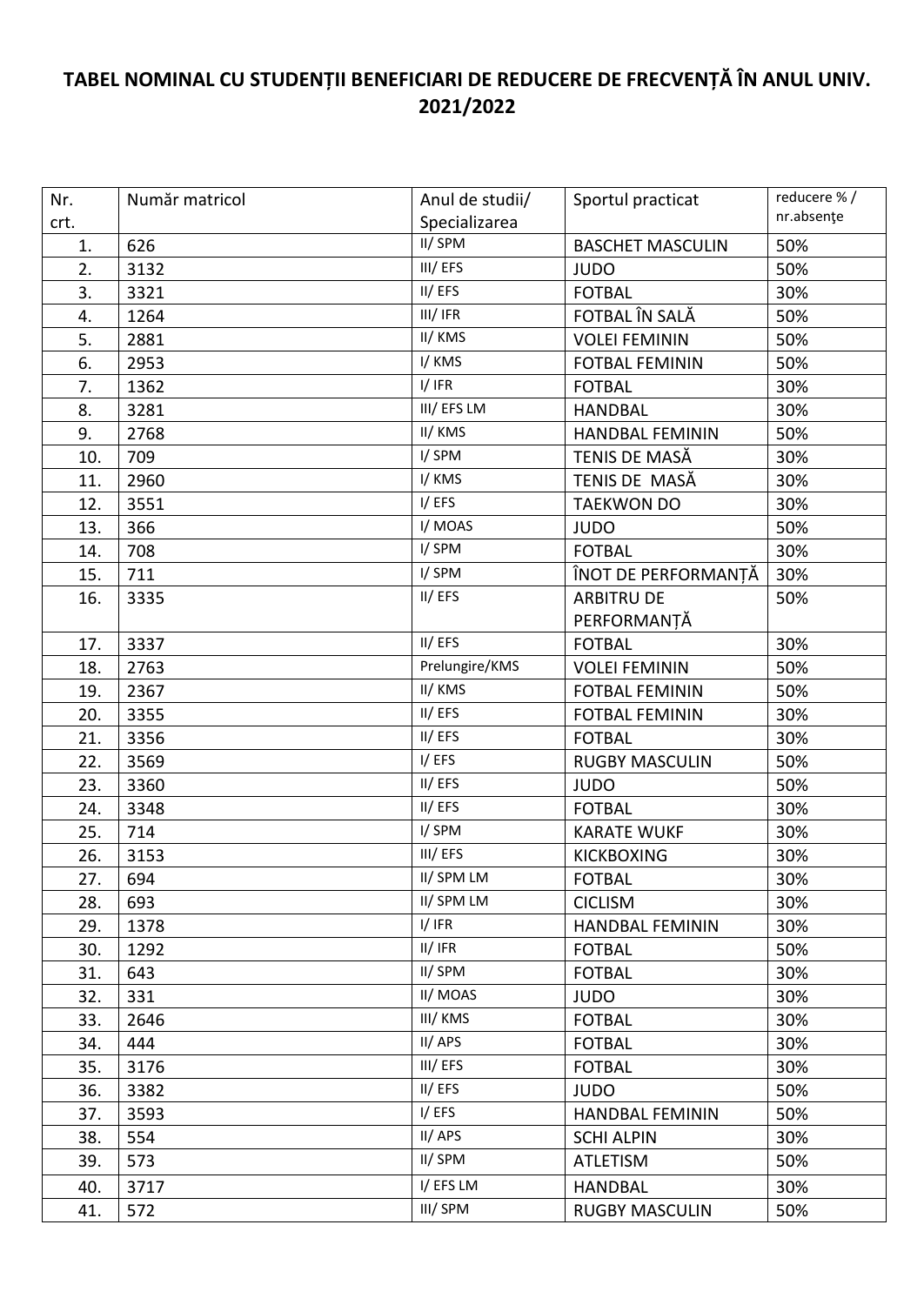| 42. | 335  | II/ MOAS     | <b>JUDO</b>              | 30%          |
|-----|------|--------------|--------------------------|--------------|
| 43. | 3087 | I/ KMS-LM    | <b>BASCHET FEMININ</b>   | 50%          |
| 44. | 654  | II/SPM       | <b>FOTBAL</b>            | 30%          |
| 45. | 3001 | I/KMS        | <b>HANDBAL FEMININ</b>   | 50%          |
| 46. | 1266 | III/IFR      | GIMNASTICĂ               | 50%          |
| 47. | 341  | II/MOAS      | <b>HANDBAL MASCULIN</b>  | 50%          |
| 48. | 3507 | II/EFSLM     | AEROMODELISM             | 30%          |
| 49. | 3604 | I/EFS        | <b>HANDBAL MASCULIN</b>  | 50%          |
| 50. | 657  | II/SPM       | <b>BASCHET MASCULIN</b>  | 50%          |
| 51. | 1221 | III/IFR      | <b>HALTERE</b>           | 50%          |
| 52. | 658  | II/SPM       | <b>STATISTICIAN</b>      | Nu se aprobă |
| 53. | 3606 | I/EFS        | <b>FOTBAL</b>            | 30%          |
| 54. | 3207 | III/EFS      | KARATE-SHOTOKAN          | 30%          |
| 55. | 3514 | II/EFSLM     | POLO PE APĂ              | 50%          |
| 56. | 381  | I/MOAS       | <b>FOTBAL</b>            | 30%          |
| 57. | 2670 | III/ KMS     | <b>FOTBAL FEMININ</b>    | 30%          |
| 58. | 346  | II/ MOAS     | <b>JUDO</b>              | 30%          |
| 59. | 1401 | I/IFR        | <b>VOLEI FEMININ</b>     | 50%          |
| 60. | 3020 | I/KMS        | <b>VOLEI FEMININ</b>     | 50%          |
| 61. | 3426 | II/EFS       | <b>VOLEI FEMININ</b>     | 50%          |
| 62. | 3411 | II/EFS       | <b>ATLETISM</b>          | 50%          |
| 63. | 3414 | II/EFS       | <b>BASCHET MASCULIN</b>  | 50%          |
| 64. | 3208 | III/EFS      | TAEKWON DO I.T.F.        | 30%          |
| 65. | 3215 | III/EFS      | <b>FOTBAL</b>            | 30%          |
| 66. | 608  | I/APS        | <b>VOLEI</b>             | 50%          |
| 67. | 3421 | II/EFS       | <b>FOTBAL</b>            | 30%          |
| 68. | 383  | I/MOAS       | <b>JUDO</b>              | 50%          |
| 69. | 3647 | I/EFS        | <b>VOLEI MASCULIN</b>    | 50%          |
| 70. | 3648 | I/EFS        | <b>JUDO</b>              | 50%          |
| 71. | 3029 | I/ KMS       | PLANORISM                | 30%          |
| 72. | 829  | II/ KAAL     | <b>VOLEI MASCULIN</b>    | 50%          |
| 73. | 3664 | I/EFS        | <b>VOLEI FEMININ</b>     | 50%          |
| 74. | 3658 | I/EFS        | <b>FOTBAL</b>            | 30%          |
| 75. | 3230 | III/EFS      | <b>FOTBAL</b>            | 30%          |
| 76. | 677  | II/SPM       | <b>BASCHET FEMININ</b>   | 50%          |
| 77. | 1411 | I/IFR        | <b>CULTURISM-FITNESS</b> | 50%          |
| 78. | 3039 | I/KMS        | <b>TENIS</b>             | 30%          |
| 79. | 389  | I/MOAS       | <b>JUDO</b>              | 50%          |
| 80. | 3042 | $I + II/KMS$ | <b>JUDO</b>              | 50%          |
| 81. | 3461 | II/EFS       | <b>FOTBAL FEMININ</b>    | 50%          |
| 82. | 3462 | II/EFS       | <b>ATLETISM</b>          | 50%          |
| 83. | 2857 | II/ KMS      | <b>TRIATLON</b>          | 30%          |
| 84. | 1269 | III/IFR      | <b>VOLEI MASCULIN</b>    | 30%          |
| 85. | 3680 | I/EFS        | <b>BASCHET MASCULIN</b>  | 50%          |
| 86. | 3678 | I/EFS        | <b>POLO</b>              | 50%          |
| 87. | 2703 | III/ KMS     | <b>KARATE WUKF</b>       | 30%          |
| 88. | 3684 | I/EFS        | <b>JUDO</b>              | 50%          |
| 89. | 2708 | III/ KMS     | <b>BASCHET FEMININ</b>   | 50%          |
| 90. | 3472 | III/EFS      | <b>VOLEI FEMININ</b>     | 50%          |